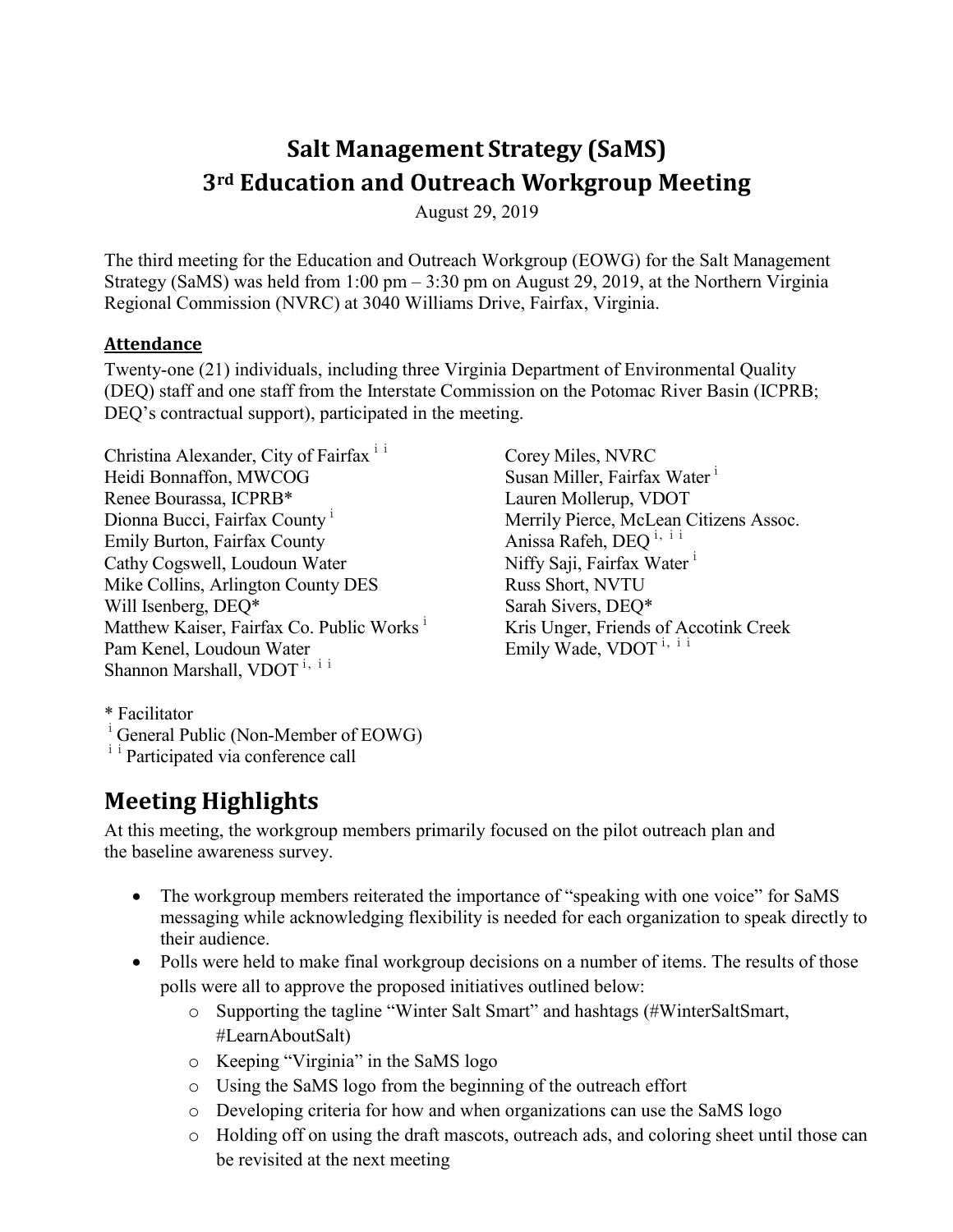- o Moving forward with the pilot outreach campaign
- o Holding a listening session as part of the pilot outreach campaign
- o Continuing work on the elements of what should be included in/considered part of any future messages
- o Not taking on the development of materials for the Non-Traditional Best Management Practices workgroup
- A Pilot Outreach Campaign will be implemented November through December to test SaMS messaging throughout Northern Virginia and with a listening session in the Long Branch watershed (in Fairfax County) in early December.
- A Baseline Awareness Survey of the public's knowledge and use of winter salt will be conducted by a market research firm. The survey should be wrapped up by the end of November.

#### **Notes for Other Workgroups / Potential Areas of Overlap:**

- The Non-Traditional BMP Workgroup would like to see materials developed for homeowners and commuters. The EOWG agreed that this is a good idea but they will not be able to address it within the given timeframe.
- Future development of educational materials for grades K-12 should be a recommendation in the final SaMS document as the EOWG will not be able to address it within the given timeframe.

#### **Follow-up Action Items:**

- 1. Convene the subgroup to plan, run, and review the outcomes of the listening session. *Volunteers: Kris Unger – Friends of Accotink Creek, Susan Miller – Fairfax Water, and DEQ. Others are encouraged to join.*
	- a. All workgroup organizations are encouraged to attend and where possible contribute to the listening session.
- 2. Convene the subgroup to work through the final details of the Pilot Outreach Plan, administer it, and summarize the results. *Volunteers: VDOT, Fairfax County, Arlington DES, and DEQ. Others are encouraged to join.*
- 3. Update SaMS Website so that it reflects the tagline and will show up in internet searches when individuals see the logo. *Volunteer: DEQ*
- *4.* Develop draft criteria for when and how organizations can use the SaMS logo. *Volunteer: DEQ. Others are encouraged to join.*
- 5. Draft a new mascot, awareness advertisements, and/or coloring sheet for review at the next workgroup meeting. *Volunteers: Fairfax County and more TBD*
- *6.* Assist in the implementation and review of the SaMS Baseline Awareness Survey. *Volunteers: Arlington County, City of Fairfax, Fairfax County, Fairfax Water, Loudoun County, Loudoun Water, Metropolitan Washington Council of Governments, Northern Virginia Regional Commission, Prince William County, and VDOT*
- *7.* Submit feedback on the draft elements for future materials by Sept. 27<sup>th</sup>. *Volunteers: All workgroup members.*
- *8.* Convene a subgroup to revise elements for future materials based on feedback. *Volunteers: DEQ. Others are encouraged to join.*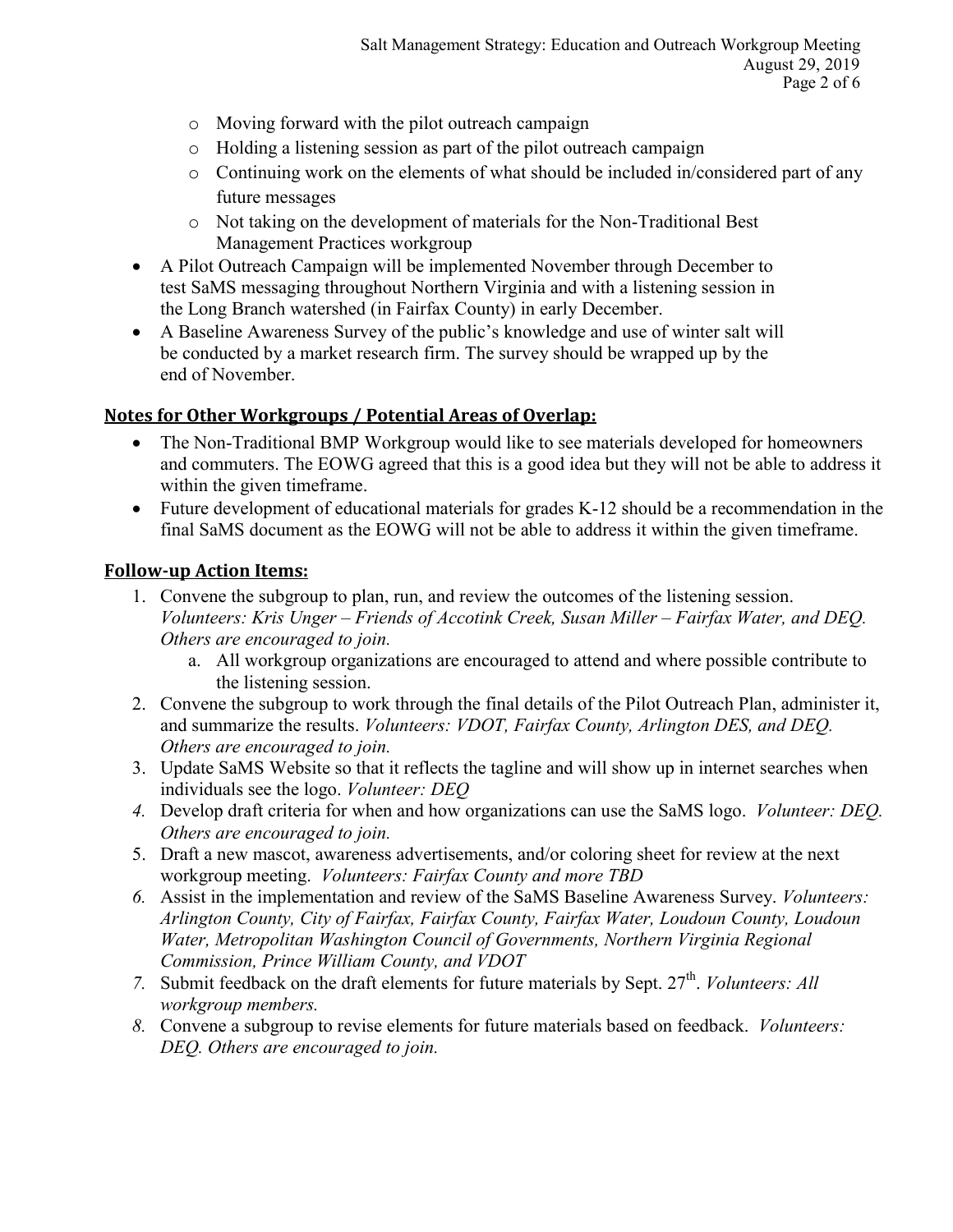## **Meeting Summary**

### **Introductions**

The meeting opened with brief introductory remarks from DEQ. Participants then briefly introduced themselves, providing their name and the organization they represent.

The majority of the meeting's discussion was focused on the Pilot Outreach Campaign and the Baseline Awareness Survey. These two projects will run this fall/winter to provide time for review and analysis prior to the next workgroup meeting in February 2020.

DEQ explained the polling process used in the meeting to document workgroup decisions. The group took several polls during the discussion to gauge their satisfaction with various products and ideas. Each organization got one vote by holding up the card corresponding with their answer. A green card meant "*We are in support of it*," a yellow card meant "*We can live with it*," a red card meant "*We cannot live* with it." The specific vote for each organization is not included in the meeting summary; however, the total number of votes in each category is listed. Note: When provided, the reasons for votes of "We can live with it" are provided below the poll results. There were no "We cannot live with it" votes.

### **Pilot Outreach Campaign**

A pilot outreach campaign will be used to test the effectiveness of the draft messages that have been developed. The campaign will be administered through workgroup member and partner organizations' electronic communications in addition to a listening session in the Long Branch watershed in Fairfax County. The logo, taglines, and hashtags, and 1-page informational flyer will be tested via online communications and the Long Branch watershed listening session. After the campaign is run and any lessons learned are incorporated, a final version of the campaign will be included in the final SaMS document.

#### *Messages and Tagline*

The draft messages are:

- *Overarching message/tagline: Winter Salt Smart*
- *Hashtags: (Primary) #WinterSaltSmart, (Secondary) #LearnAboutSalt*
- *Teaser Language:*
	- *Learn more about salt use in Northern Virginia at: [web link]*
	- *Want to learn how we're doing this in Northern Virginia? Click here: [web link]*
	- *The pluses and minuses of salt use in Northern Virginia at: [web link]*

Some notes on the draft messages and tagline:

- Concerns were expressed that testing messages before obtaining the results of an awareness survey is not the "gold standard" for developing outreach messages. However, due to limited time to complete the effort, much of the workgroup agreed that providing conducting both, the pilot outreach campaign and the awareness survey, is preferred for drafting recommendations.
- The use of two hashtags was proposed to develop a cohesive message across the region. Because the primary hashtag is comprised of the overarching message/tagline, the secondary hashtag adds context and can be shared with other states/districts in the region.
- DEQ staff verified the hashtags are not presently being utilized on social media.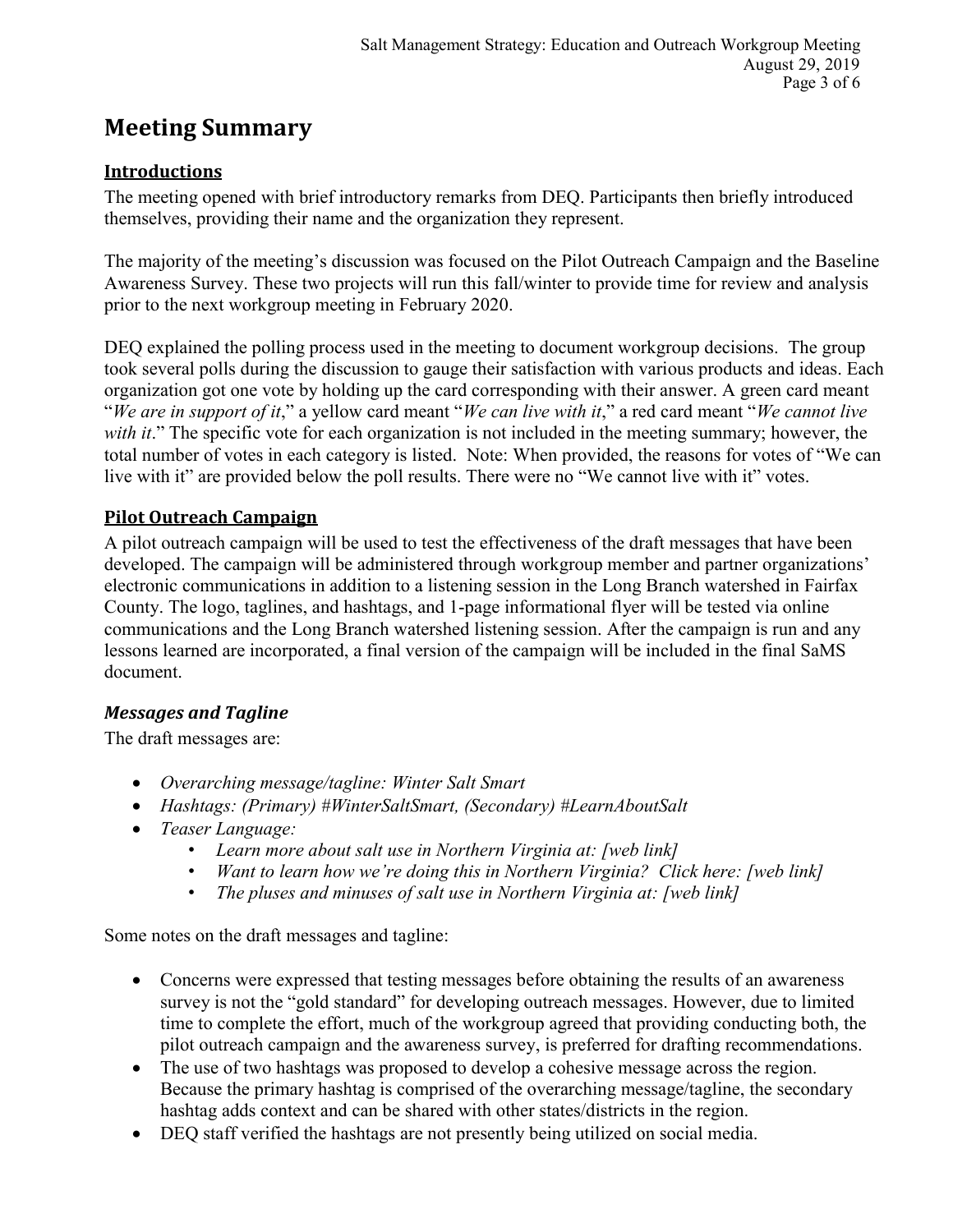- Some members noted that the public might see the secondary hashtag (#LearnAboutSalt) as a comment on dietary restrictions. However, another view shared was that a benefit to having at least one hashtag that does not include the word *winter* is because salt use has negative effects year-round. In conclusion of the discussion on hashtags, the workgroup agreed that the SaMS should advise stakeholders to use the two hashtags together (as opposed to using them separately) to retain a winter context to the secondary hashtag.
- The workgroup members provided no additional input or edits on the feedback form disseminated for review prior to the meeting. However, later during discussion on the listening session, it was recommended this form also be used during the listening session to obtain feedback from on the draft messaging in addition to the version online. It was noted that results from the feedback form and discussions at the listening session will be used to make additional edits to the messaging.

POLL — Does the workgroup support the messaging that is on the MS [PowerPoint](https://www.deq.virginia.gov/Portals/0/DEQ/Water/TMDL/SaMS/MeetingMaterials/EandOwg/Meeting3/EOWG_3rdMtg_20190827.pdf) slide No. 6: Green: 9, Yellow: 2, Red: 0.

One of the "yellow" votes wanted to results from the baseline awareness survey before committing. It was recommended that these messages also be tested in the listening session where more direct feedback and impressions can be garnered.

#### *Logo*

To build the SaMS "brand" and reduce clutter of including all member organizations' logos in other documents, social media, and other platforms, the SaMS logo will be used to represent the SaMS and the Stakeholder Advisory Committee (SAC). The final SaMS document will include the SaMS logo and also recognize all SAC organizations through an acknowledgment section which will include their name and associated logo (if the organization is willing to share their logo for use in this manner).

The SAC provided insights and edits into the design of the logo. A draft version was presented to the workgroup. There will be some final, minor edits, mainly a more bold, larger typeface for the word *SaMS*.

General discussion on the logo included the need for it to have a "web presence." In other words, if people see the logo and Google it, top search results should be the SaMS website. Currently, that website is the SaMS development website on DEQ's webpage, but it is proposed it be transferred to another website at some point to be managed by an organization that assumes leading SaMS implementation.

There was some discussion about whether the location "tag" in the logo should say either *Virginia* or *Northern Virginia*. Although the project is focused in northern Virginia, keeping it as just *Virginia* can open it up to other regions in the state. It also keeps the logo less cluttered.

A discussion on oversight and management of the use of the logo was tabled for a future meeting, but certain exceptions and social media flexibility (i.e., ease of use) were discussed.

POLL ─ Keep the location tag as *Virginia* [\(MS PowerPoint](https://www.deq.virginia.gov/Portals/0/DEQ/Water/TMDL/SaMS/MeetingMaterials/EandOwg/Meeting3/EOWG_3rdMtg_20190827.pdf) slide No. 7) in the SaMS logo: Green: 9, Yellow: 2, Red: 0.

One of the "yellow" votes wanted to add "Northern" to the location tag so that it read "Northern Virginia."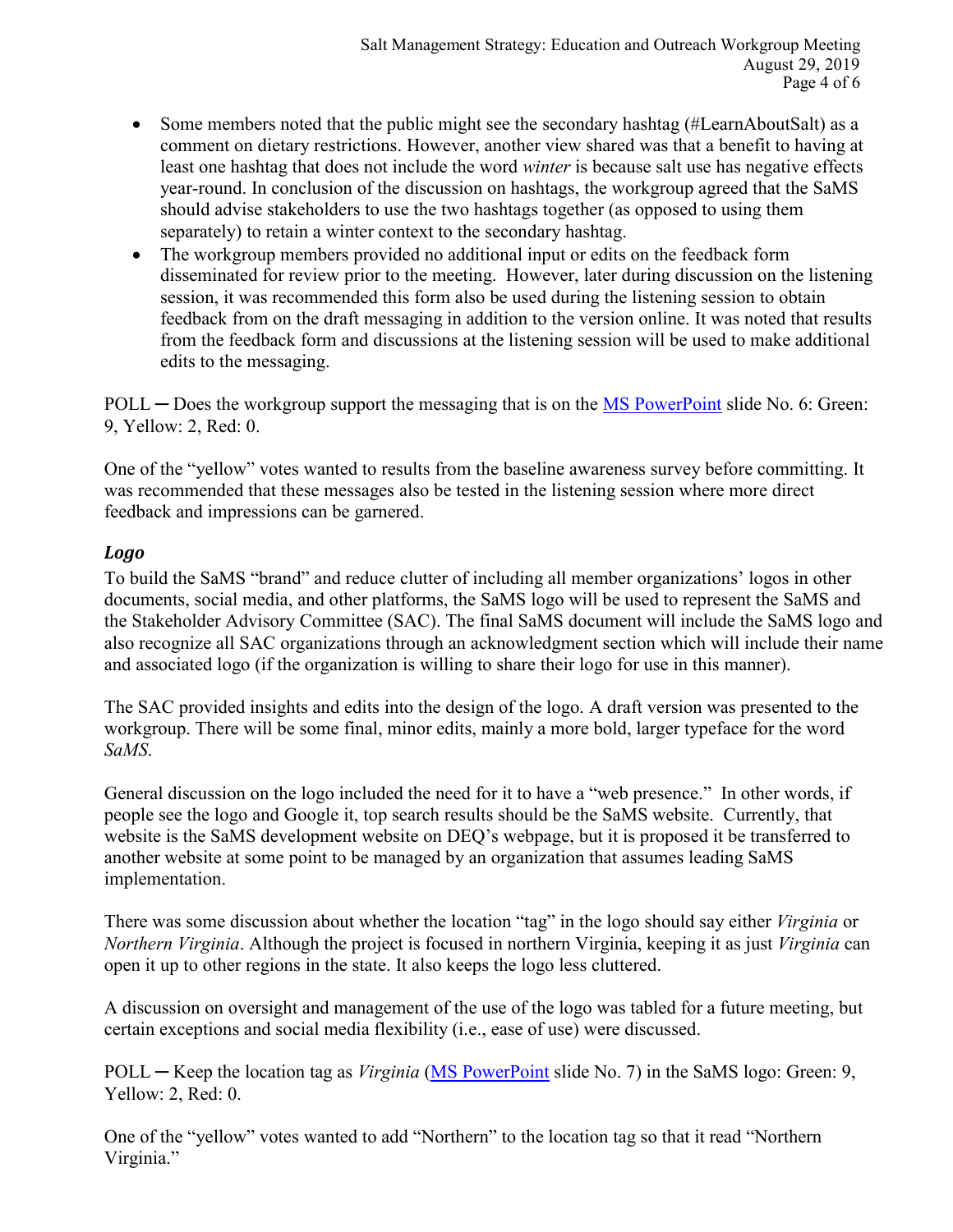POLL — Include SaMS logo in the messaging from the beginning: Green, 10, Yellow: 0, Red: 0.

POLL ─ Criteria should be developed (at a later date) for when and how organizations can use the SaMS logo: Green: 9, Yellow: 1, Red: 0.

#### *Mascots/Outreach Ads/Coloring Sheet*

An illustrator/artist, contracted by Fairfax Water, developed several drafts of possible mascots, outreach ads, and coloring sheets for the SaMS. As funding for that contract is depleted for the current year, further work by the artist is currently not possible. However, Fairfax Water is working on renewing the contract for next year, at which time any requested revisions may be possible by the artist.

A workgroup member commented that the draft mascots, outreach ads, and coloring sheets are "onesided" and do not address the full scope of sources of salt in the water. The workgroup discussed the results of the SaMS project area spatial analysis that showed there was relatively even distribution between impervious surfaces among potential salt sources (transportation, residential, government, and commercial). Considering this, the workgroup agreed that these materials should be tailored towards the general public (such as a cup to represent appropriate amount for homeowners to use, etc.) and what they can do to make a difference. A general comment provided during this discussion and throughout the meeting is outreach should be positive in nature and include tips for winter weather.

A workgroup member suggested the mascots, outreach ads, and coloring sheets can be taken out of the final message if they are too contentious.

POLL: Hold off on using the draft mascots, outreach ads, and coloring sheets [\(MS PowerPoint](https://www.deq.virginia.gov/Portals/0/DEQ/Water/TMDL/SaMS/MeetingMaterials/EandOwg/Meeting3/EOWG_3rdMtg_20190827.pdf) slide No. 9) until they can be revisited at the next EOWG meeting: Green: 10, Yellow: 0, Red: 0.

The workgroup agreed that for consideration at the next meeting, new materials (mascot, ads, and coloring sheet) will need to be drafted because the workgroup preference for different materials will not change. The artist contracted by Fairfax Water may be available to assist with revisions or alternative designs (contingent on the availability of funding) or graphic artists from other partner organizations can develop drafts.

#### *Listening Session*

A face-to-face public meeting or listening session component of the campaign was discussed. This is a tool to introduce the SaMS to the public and obtain direct feedback on the messaging. A listening session, previously anticipated to be held in Spring 2019, will be planned for the beginning of December 2019 in the Long Branch watershed. The specific location is to be determined.

The 2-hour event will be hosted by DEQ and open to the public. SaMS partner organizations are encouraged to attend to share their viewpoints on their participation in the SaMS effort and engage with the public.

It will be a "cafeteria style" event, showcasing various booths with topical information about SaMS and people available to answer questions from the public. The event will be in the evening when participation is typically more convenient for the general public.

Clean Water Action has funds to send postcard mailers to residents in the Long Branch watershed advertising the event. Partner organizations are encouraged to advertise the event, as well. It was noted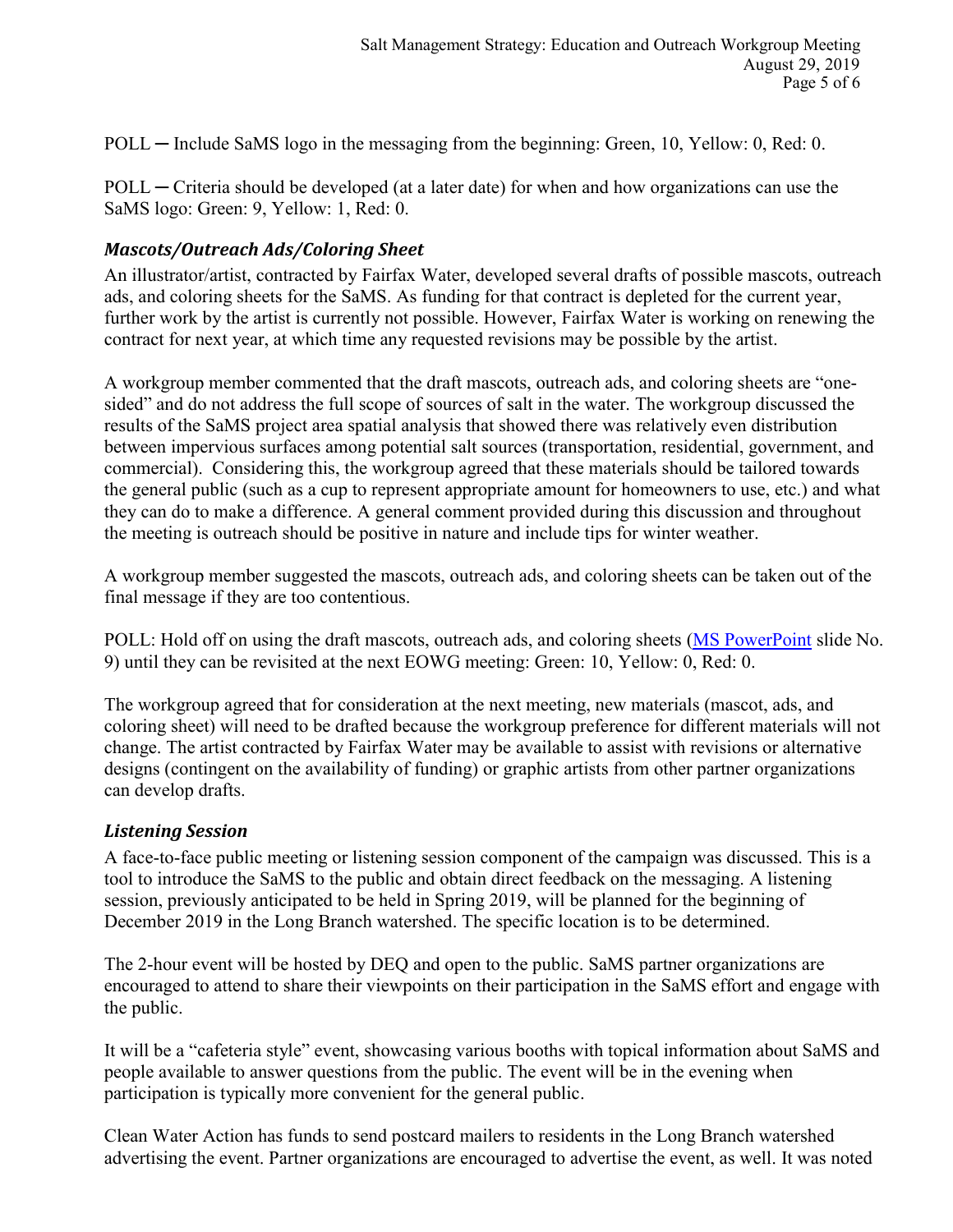that the invitations should try to reach a new audience and not "preach to the choir" (i.e., environmentally focused residents that likely attended Accotink Creek TMDL development meetings). It is anticipated that a larger audience will be reached than was capable during the TMDL development due to use of the mailers and other neighborhood forums as well as any workgroup members' organizations that advertise the event.

The workgroup discussed whether it would be best to try to build baseline knowledge on the topic among potential meeting attendees before the meeting. Ultimately, the workgroup decided it would be best not to bias their perspectives so that feedback on messaging will come from an unprimed audience.

The details of the meeting will be worked out in a subgroup that will be comprised of DEQ, Kris Unger (Friends of Accotink Creek), and Susan Miller (Fairfax Water).

POLL — Hold a listening session [\(MS PowerPoint](https://www.deq.virginia.gov/Portals/0/DEQ/Water/TMDL/SaMS/MeetingMaterials/EandOwg/Meeting3/EOWG_3rdMtg_20190827.pdf) slide No. 8): Green: 7, Yellow: 3, Red: 0

#### *Pilot Outreach Campaign Implementation*

There will be two steps to implement the Pilot Outreach Campaign, which is proposed to run November and December 2019.

The first step ("What is SaMS") in the Pilot Outreach Campaign is to start with an introductory message from the partner organizations as a part of an email to their listservs, a part of one of their newsletters, and/or a post on social media that explains what SaMS is and why the partner organization is involved. The message will also encourage the audience to sign up for the SaMS newsletter if they want to learn more. This will help develop the audience for the newsletter distribution in the second step and future communications during implementation of SaMS.

The second step ("Awareness") of the campaign is for partner organizations to share the message/tagline, hashtags, and teaser language with a link to the 1-page informational flyer via a social media post and for the SaMS newsletter to share the message/tagline, hashtags, and information in the 1-page information flyer.

It was clarified that participation in the pilot is optional and that there is no requirement for partner organizations to participate. Participation is strictly voluntary and encouraged to help broaden the audience reached by the pilot and increase the volume of results/feedback. Additionally, it was discussed that some organizations may choose to participate only in the first step ("What is SaMS") where they have the opportunity to share their reasons for participating in the SaMS, but may choose not to participate in step 2 ("Awareness").

The messages to be tested in the second step ("Awareness") have been developed and approved by the EOWG and include options for teaser language to introduce the 1-page informational flyer. While format and more specific language for the first step ("What is SaMS") still needs drafting, it is recommended that a brief statement on what SaMS (sourced from the 1-page flyer), a link to sign up for the newsletter, the hashtags and perspective on the organization's participation in the SaMS be included. With this outline (details to be further fleshed out in a subgroup) the SaMS partner organizations can speak with one voice but also exercise flexibility to speak directly to their audience. The first and second step will include the SaMS logo.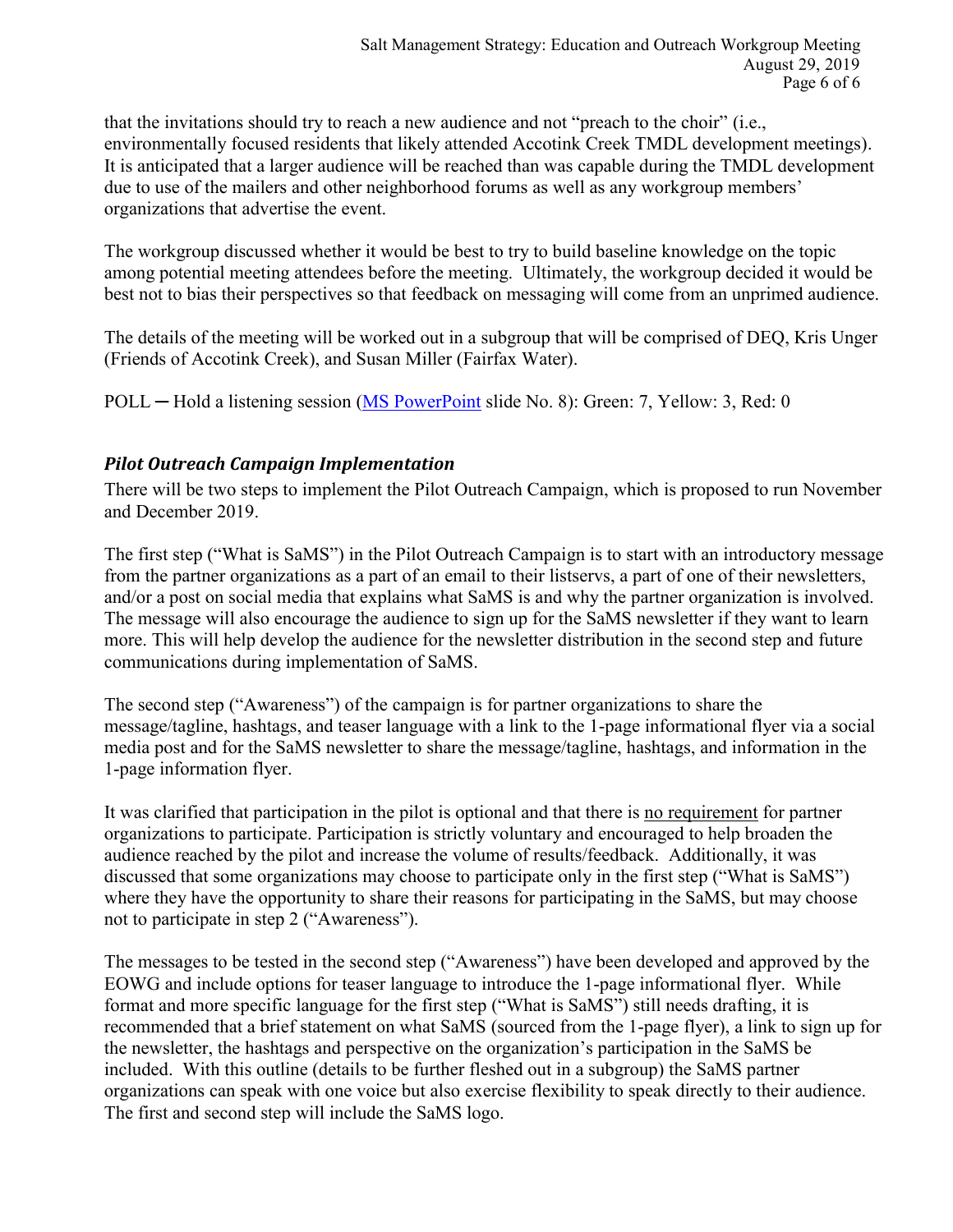Metrics will be tracked to calculate the success of the campaign, and the collection of that information is proposed to be coordinated through shareable Google spreadsheet).

Discussion notes on implementation:

- DEO will send out the initial SaMS newsletter.
- Communication staff at the partner organizations need flexibility to speak to their audience.
- If possible, some results from the Baseline Awareness Survey could be included in the second step of the campaign.

A question arose as to who will assume the role of managing the SaMS newsletter during SaMS implementation. While further consideration and discussion is needed in regards to this and in general SaMS implementation, preliminary it was suggested that this responsibility fall to an organization that assumes the role of leading the SaMS during its implementation.

POLL — Moving forward with the pilot outreach campaign as discussed [\(MS PowerPoint](https://www.deq.virginia.gov/Portals/0/DEQ/Water/TMDL/SaMS/MeetingMaterials/EandOwg/Meeting3/EOWG_3rdMtg_20190827.pdf) slide Nos. 10-13): Green: 6, Yellow: 4, Red: 0.

One of the "yellow" votes expressed the hope that the timing of the pilot outreach campaign can be modified to occur after the awareness survey is complete.

A subgroup will be convened to work through the details of the Pilot Outreach Plan. Workgroup members from the following organizations will be involved with this subgroup: VDOT, Fairfax County, Arlington County, and DEQ. Other organizations are encouraged to get involved.

#### **Baseline Awareness Survey**

Several EOWG organizations came together to fund an independent  $3<sup>rd</sup>$  party market research firm called Amplitude Research to conduct the awareness survey. The contract is currently being finalized.

The firm will look at the original questionnaire that the workgroup developed and evaluate each question individually to ensure there is no bias. The questions are expected to be finalized in the next few weeks and launched by the end of September. The survey audience will be the SaMS project area. Due to financial constraints, the survey will only be conducted in English. The firm plans to launch the survey by the end of September and will run it for 6 weeks to get a minimum of 500 responses, a statistically significant sample size for Northern Virginia. Once complete, the firm will compile and summarize the results. The results are anticipated to available by the beginning of December.

The survey questions will be reviewed and approved by the subgroup (as agreed to by the EOWG at the meeting) before the final survey is disseminated.

#### **Elements for Developing Future Materials**

Four elements for developing future education and outreach materials were proposed. The intent of these elements is to "speak with one voice" by providing a guide for stakeholders to develop messages and materials in line with the [Goals](https://www.deq.virginia.gov/Portals/0/DEQ/Water/TMDL/SaMS/SaMS_IP_Goals_Objectives_Final_20180613.pdf) of the SaMS, while also providing the flexibility for organizations to speak directly to their audiences. The four proposed elements include:

- The importance of public safety is not marginalized.
- Pros and cons of winter salt use, when identified, are fairly balanced. Cons associated with salt use are not be presented without also identifying its benefits.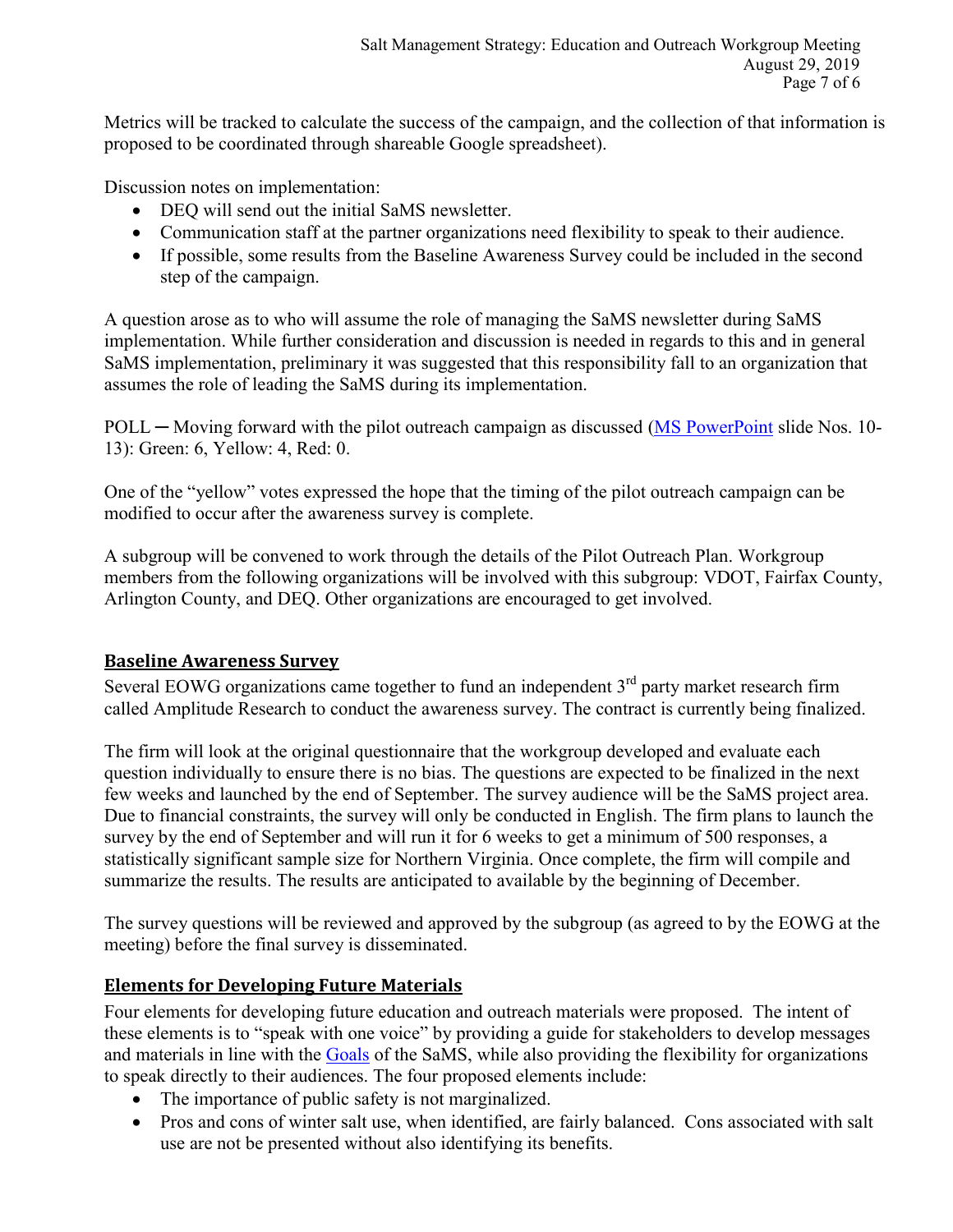- Frame the message/material in a positive light.
- Include information on ways the targeted audience can make a difference (actionable item), as appropriate.

Due to limited time and to maintain the focus of the meeting on upcoming tasks, DEQ proposed a poll to support the concept of these elements and to solicit feedback and continue development of the elements for the  $4<sup>th</sup>$  and final EOWG meeting.

POLL – Support the concept of these elements and continue to develop those [\(MS PowerPoint](https://www.deq.virginia.gov/Portals/0/DEQ/Water/TMDL/SaMS/MeetingMaterials/EandOwg/Meeting3/EOWG_3rdMtg_20190827.pdf) slide Nos 17-18). : Green: 9, Yellow: 1, Red: 0

#### **Non-Traditional BMP (NTBMP) Materials**

The NTBMP workgroup suggested that the EOWG develop materials to share information that the NTBMP workgroup is developing for residents and commuters. There was some discussion on this before the members took a poll.

POLL — The EOWG does not have sufficient time during SaMS development to give these materials the attention needed to be effective. However, the NTBMP material development was proposed as a recommendation in the final SaMS document [\(MS PowerPoint](https://www.deq.virginia.gov/Portals/0/DEQ/Water/TMDL/SaMS/MeetingMaterials/EandOwg/Meeting3/EOWG_3rdMtg_20190827.pdf) slide No. 19): Green: 10, Yellow: 0,  $Red: 0$ 

#### **Meeting Wrap-up:**

The 4<sup>th</sup> and final Education and Outreach Workgroup meeting will be held in February 2020. The meeting was proposed to be 3 hours long to allow sufficient time for discussion and decision-making. A conference call may be held in the interim to ensure final decisions can be made during the final workgroup meeting.

Handouts from the meeting are available on the SaMS Meeting Materials [website.](https://www.deq.virginia.gov/SaMS/MeetingMaterials.aspx)

A link to the MS PowerPoint used to guide meeting discussions is available [here.](https://www.deq.virginia.gov/Portals/0/DEQ/Water/TMDL/SaMS/MeetingMaterials/EandOwg/Meeting3/EOWG_3rdMtg_20190827.pdf)

All information, questions, additional resources, etc. should be emailed to Sarah Sivers (sarah.sivers@deq.virginia.gov) and Will Isenberg (william.isenberg@deq.virginia.gov) to reduce email traffic among EOWG members.

\*\*\*

Meeting notes were prepared and submitted by the Interstate Commission on the Potomac River Basin.

## **Additional Feedback Contributed to the Follow Up Survey:**

A survey was shared with workgroup members following the meeting to capture any additional thoughts members may have had following the meeting. Feedback is arranged below based on the sections of the agenda. Only sections where additional thoughts were provided are included:

#### **Wrapping up Previous Action Items - Pilot Outreach Plan**

*"For the hashtags, perhaps DEQ could check with DC and Maryland what hashtags and taglines they are using--maybe at the upcoming DE Snow conference? Even though we agreed as a group that the*